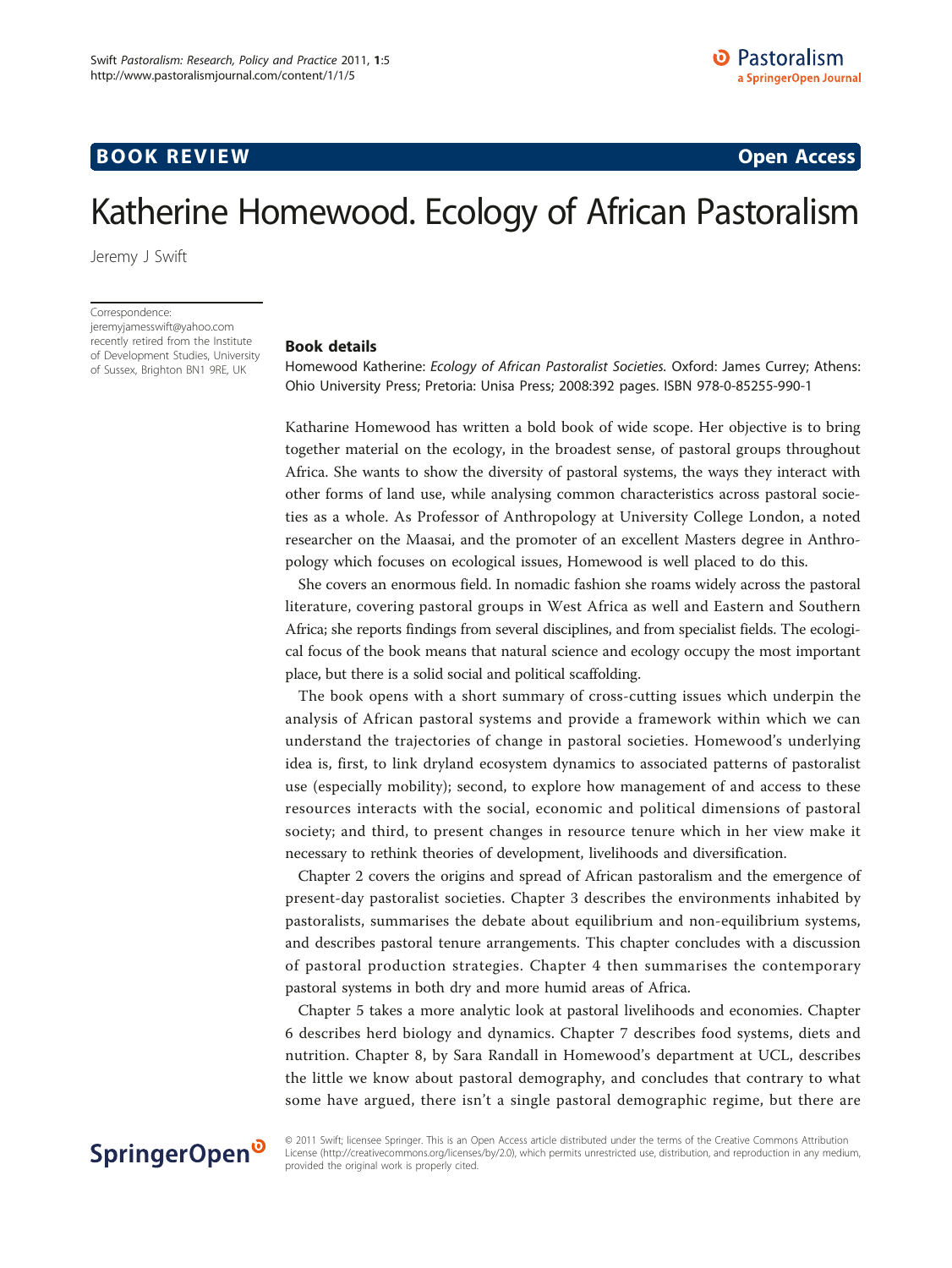common themes; Chapter 9 draws conclusions about diversification, development and change in pastoral livelihoods.

This is a wide ranging approach with many strengths. Highlights include a balanced introduction to the equilibrium/non-equilibrium ecosystems debate which concludes that it involves not so much a disagreement about theory, as the result of different types of empirical experience. Equilibrium systems, in which density-dependant factors are a major influence on primary production (too many cows eat up all the grass and prevent pasture recovery; herd size should be adjusted to the long-term carrying capacity of the pasture they have available), occur in higher rainfall areas. Non-equilibrium systems, where random external events such as drought are the main determinant of pasture availability, are found in drier areas: as rainfall diminishes it becomes more variable and this variability becomes an increasing source of vulnerability. In such conditions the calculation and use for management of a carrying capacity for any specific pasture is pointless since the number of animals is not in itself a determinant of pasture growth. (The number of cows is irrelevant to long-term pasture prosperity, since it the latter is determined by events external to the ecosystem, not by density dependent factors.) This has obvious implications for support to pastoralist strategies and for management.

Chapter 5 discusses pastoral livelihoods and economy from a starting point in modelling. Here the empirical data are weak and it is hazardous to average them from a small number of detailed models or cases. This is especially true of the discussion about pastoral labour, the elephant in the room in most analyses of pastoral development. Pastoral labour has very different characteristics from agricultural labour (very significant role played by individual skills and knowledge so that one hour's input by person A is very different from an hour put in by person B; substantial economies of scale in some operations with large step jumps in labour requirements between herd size categories; wide seasonal differences in labour demand but year-round labour inputs required; large differences in the skills required for different tasks), but we scarcely begin to understand pastoral labour so far.

Homewood's description of the place of markets is uneasy. In her treatment, markets play a quite small, walk-on, role, mainly as part of the recent history of economic diversification. This does not do justice to the central role played by markets in pastoral livelihoods for a very long time, and the key role likely to be played by markets in future pastoral development.

The marketing discussion opens with the commercialisation of dairying. The main discussion of marketing more generally is in a set of case histories from each geographical area, focussed on events since the 1960 s. There is little discussion of the growth in marketing related to other aspects of pastoral economy and society, and especially marketing as the engine for far-reaching changes in pastoral production; its impact on ownership and control of production factors, on gender, the location of power, livestock production itself including herd management strategies, poverty.

A key aspect of growth in marketing of livestock products is the terms of trade between products pastoralists sell (especially live animals), and those they buy (especially staple cereals, cloth and veterinary drugs). Over the long term secular changes in pastoral terms of trade have had an important impact on pastoral livelihoods and pastoral welfare. Where there have been improvements in terms of trade, it has been possible for households to live from smaller herds, and such changes in terms of trade have stimulated changes in